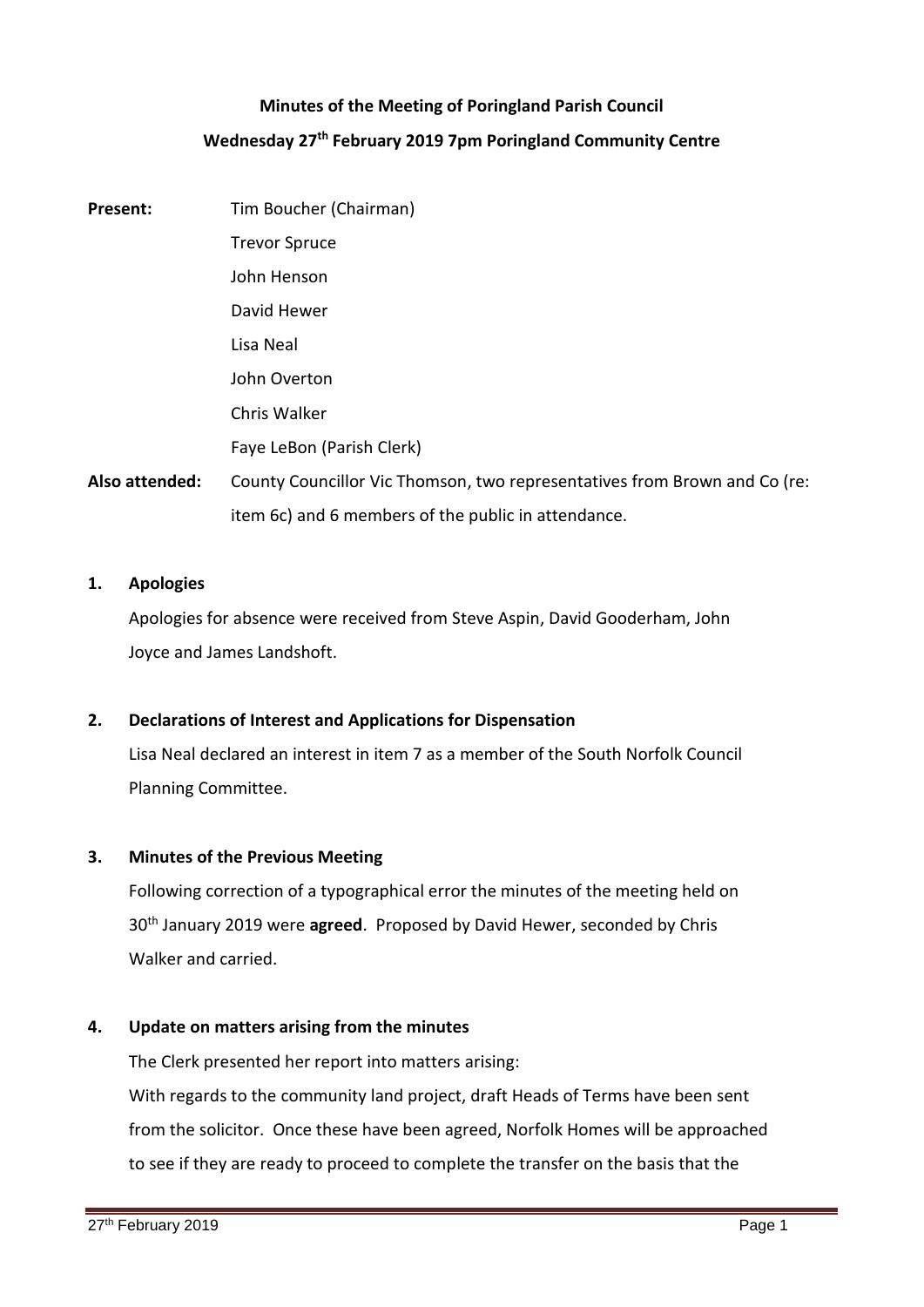Lease to Men's Shed have been substantively agreed. Updated plans have been sent which are under review.

The Opens Spaces Advisory Group has looked into alternative burial grounds, such as woodland burials, but still remain concerned about the water table. Further investigation is ongoing about utilising the cemetery extension, purely for ash interments, but offering plots whereby a small headstone can be installed and/or a plant (eg: hybrid tea rose) can be planted.

The Open Spaces Advisory Group has agreed that a dog park need not be taken forward further to the council's decision to allow dogs on Parish Council owned land as long as they are under proper control. Concerns were raised about the management of dog parks and although there are examples of them running well, these are all private enterprises and not local authority run. There is also the problem of sourcing the land.

The developer, as owner of the hedge on Devlin Drive, has agreed to allow the Parish Council to lower the first five metres of hedge to 75cm in height. The Clerk is to arrange this. **Clerk**

Winkworth has engaged a grounds maintenance contractor to help prevent loose stones from their land becoming trip hazards on the pathway. Mesh has been laid to keep the stones in place, and features will be installed to detract people from walking over the stoned area, yet not detract people from looking at properties displayed in the window.

Further to the decision to award tree works, instruction has been given to the successful contractor to commence works. This will be started in late March and be completed in April.

A presentation from Buglife will be given at Poringland community centre on 14<sup>th</sup> March, regarding the Chet Pollinator Corridor. A representative from Buglife will be speaking with representatives from the Parish Council prior to the presentation. South Norfolk Council has advised that the fencing around the Norfolk Homes compound is allowable under permitted development and therefore no enforcement action can be taken.

A request has been made of Norfolk County Council to start a full consultation into a new bus stop at Hardley Road.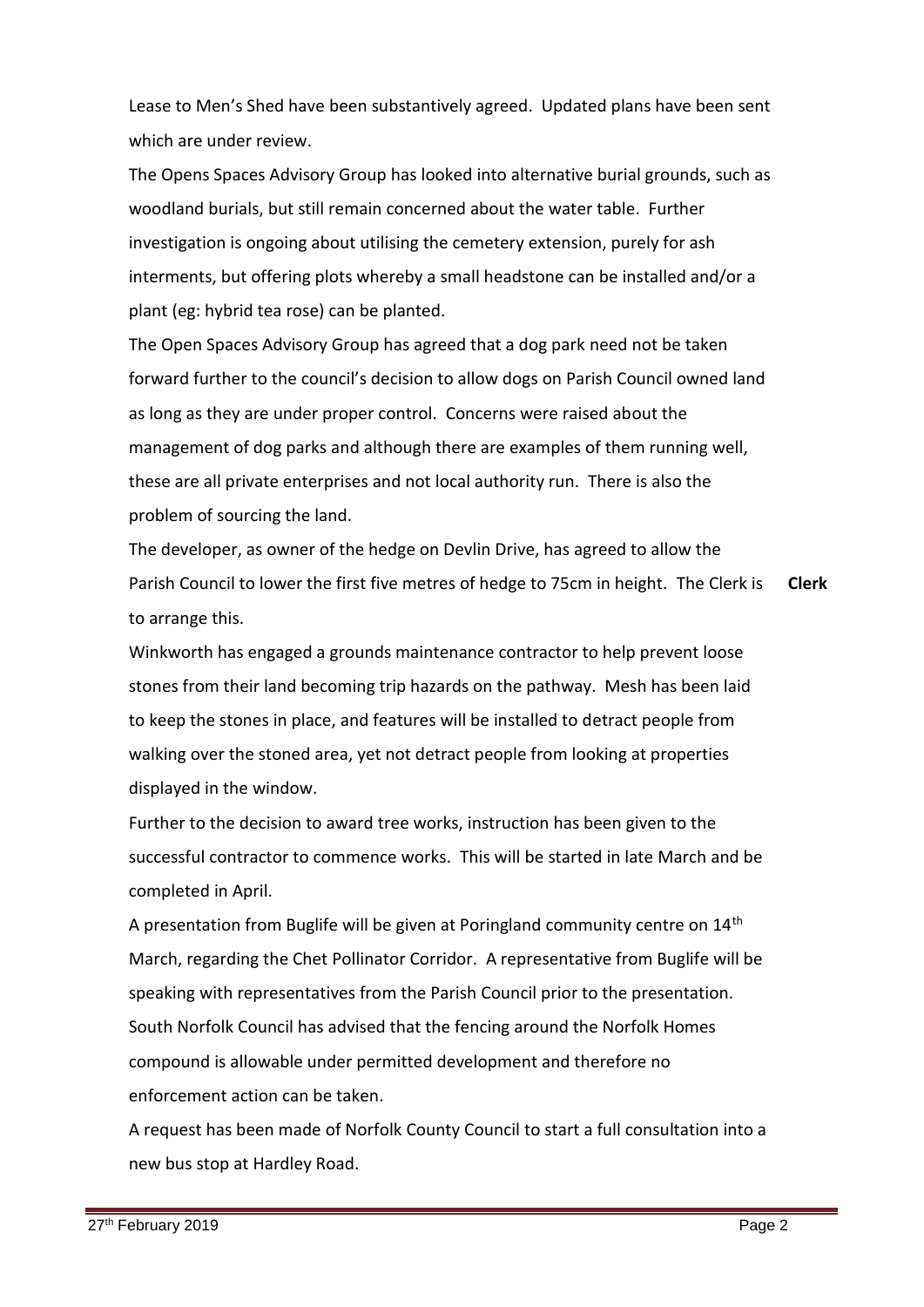Quotes are being sought for the additional signage to allow South Norfolk Council to enforce their public open spaces protection order should it be breached by dog owners.

The forms for the disapplication of the DPS position have been completed and will be sent with payment authorised at this meeting.

### **5. Report from the Chairman**

The Chairman reported that the recent George Michael tribute night held at the community centre had been regarded as one of the most successful events held. Approximately £1,500 profit had been made by the community centre. Consideration was given to re-booking this event on 9<sup>th</sup> November, due to its success and rapid sell out of tickets. This was **agreed** on the same terms and conditions.

### **6. Public Participation**

*Standing orders were suspended to allow members of the public to speak.*

### **a)** District Councillors

Cllr Overton reported that South Norfolk Council were in the process of agreeing their annual budget.

Every council house lost to the council under the Right to Buy scheme has been replaced, and the council is in the top five in the country for the New Homes Bonus. Investments are being made in sports and leisure, with the newly renovated Long Stratton Leisure Centre opening shortly. Work is being done in partnership with the FA and the LTA to increase sports provision. They will also be looking to improve usage of Framingham Earl Sports Centre.

Work to the Hempnall cross roads has started and the Long Stratton by-pass is still in the process of negotiation.

South Norfolk Council is the second council in the country to achieve a platinum 'Investor in People' award. It has helped 2127 people through its 'Early Help Hub' scheme and currently has the best recycling rate for green bins in Norfolk. Cllr Neal reported that South Norfolk Council is supporting the 'SCRAP' fly-tipping scheme, encouraging residents to ensure waste carriers are licensed. There have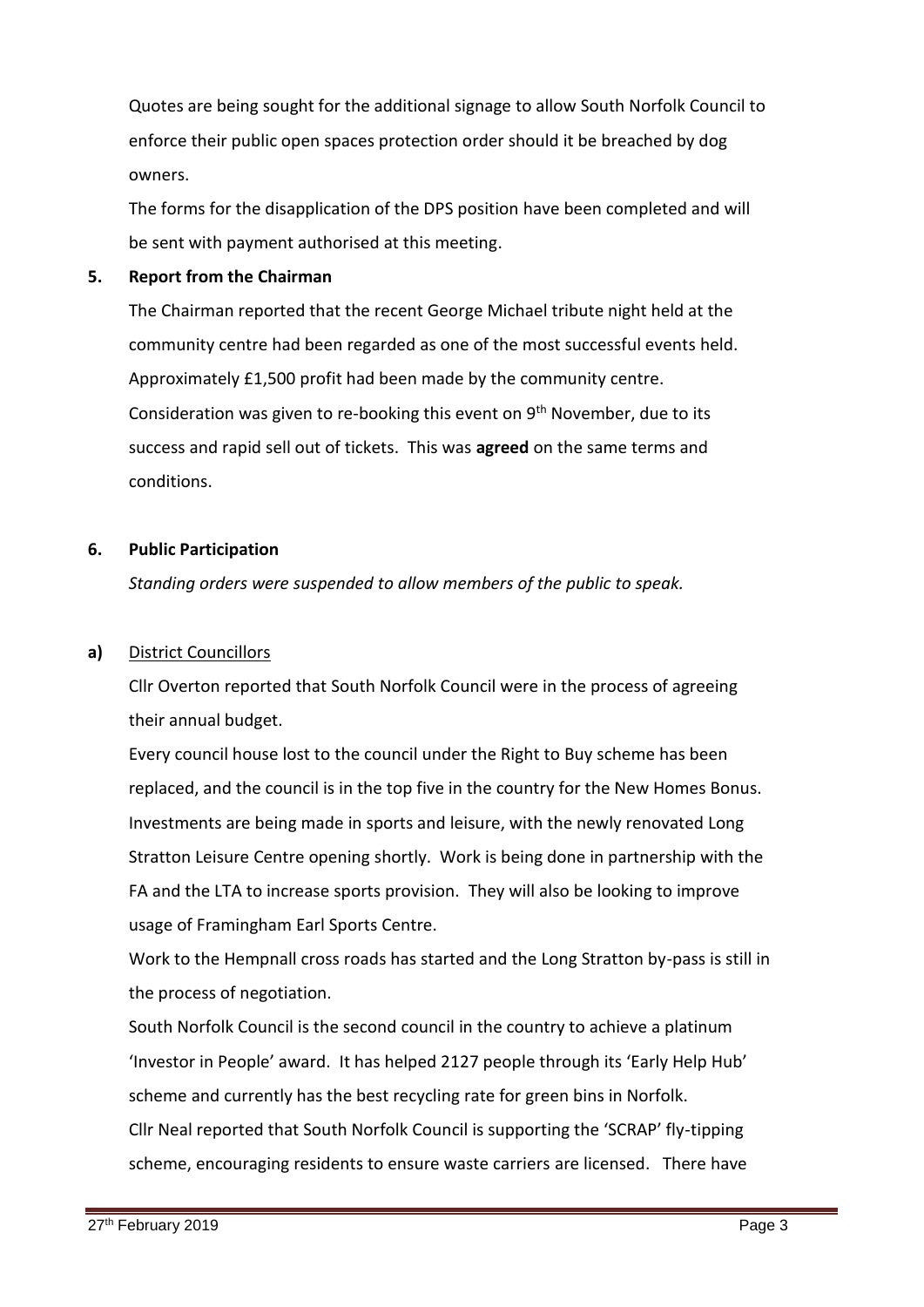also been police checks on waste vehicles in the local area. Whilst most were found to be legal, some were found to have faults such as defective tyres, using red diesel and having the incorrect paperwork. A similar exercise is planned by the police later in the year.

Illegal highway adverts have also been targeted, with sixteen adverts being removed.

Cllr Neal further reported that she and other Cabinet members from South Norfolk Council had visited West Suffolk Council to learn how this council had been created as result of the merger between Forest Heath and St Edmundsbury councils. Advice has been given on the merger between South Norfolk Council and Broadland Council, and representatives of West Suffolk Council will be visiting South Norfolk Council to give a presentation to other councillors and officers.

An 'employability day' is to be held at the Jarrold Training Centre to assist young people and adults who are finding it difficult to gain employment through lack of confidence or interview skills.

South Norfolk Council are offering 'pop-up' grants for up to £100 for acts that perform at 'Inn Crowd' beer festivals.

### **b)** County Councillor

Cllr Thomson reported that the main works to Caistor Lane were now complete and the remedial works will be reviewed. Traffic management has been difficult during this period, but it was emphasised that Norfolk County Council do not select the traffic management contractors. Consideration was being given to an 'internal rating' scheme by which officers would be alerted to monitor works involving a low rated traffic management contractor. He will check for upcoming roadworks in the area.

Information has been sent through about the revised bus timetable for the First Bus service and Cllr Thomson also emphasised that Norfolk County Council was supporting the message from the NHS that those with flu should avoid going to the doctors unless absolutely necessary, to prevent spreading of the virus. Cllr Thompson provided an update report on the Fiveways roundabout, in that the developer will contribute £12,000 to the improvement of the roundabout but, in

accordance with the s106 agreement, only when 70% of homes on the Heath Farm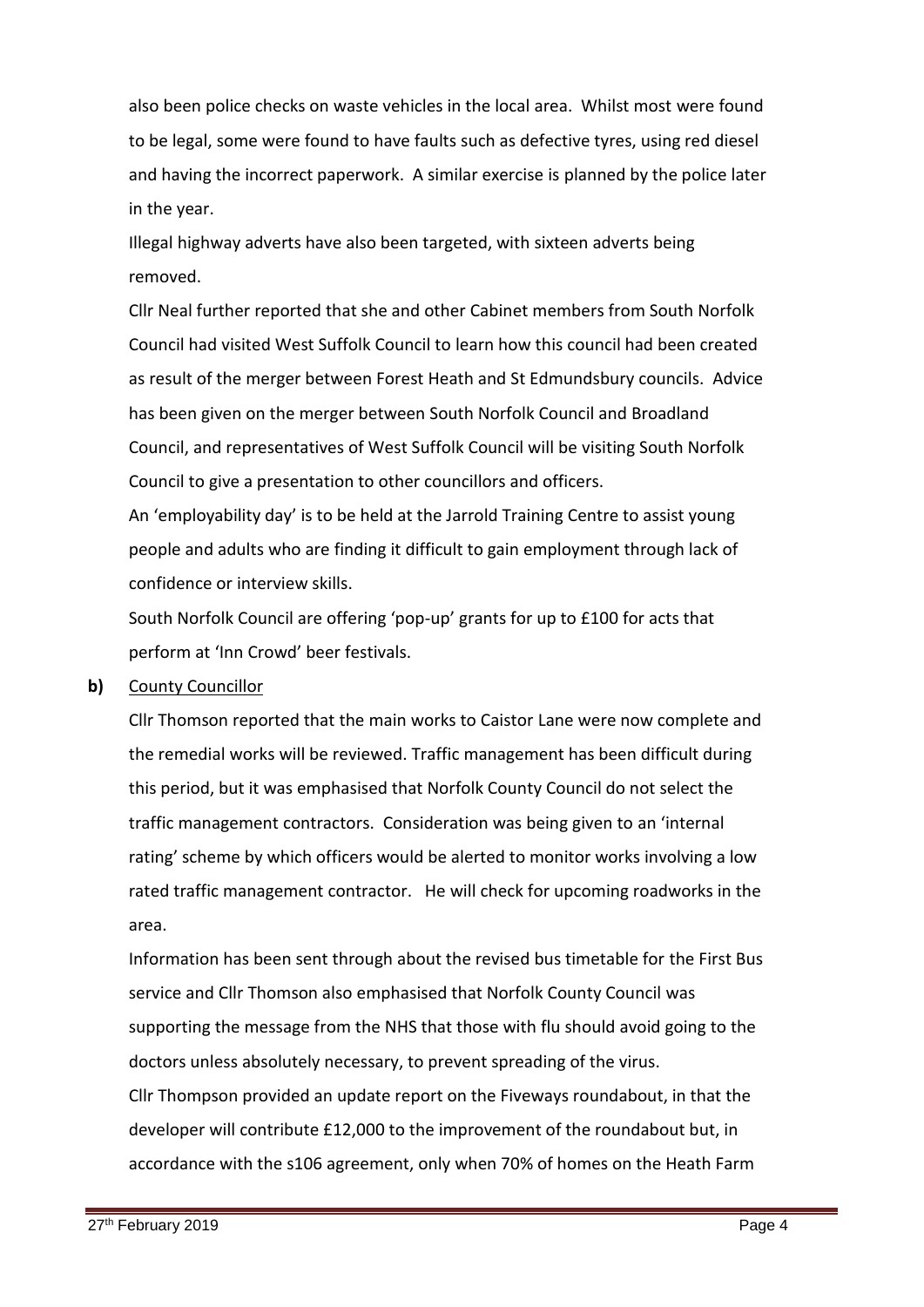phase 2 development have been occupied. He further advised that the money will go directly to Norfolk County Council as the highways authority, who will ring-fence the funds. He also reminded the meeting that this roundabout is split between two parishes.

Door step scams remain particularly problematic in the county, and the Strategic Six traffic group will soon have its next quarterly meeting.

#### **c)** Presentation from Brown and Co re: Reg18 Site (Bungay Road)

A presentation was given from Brown and Co regarding an area of land for potential development on the Bungay Road. This area of land had been submitted under the Local Plan Regulation 18 call for sites.

John Overton queried what the highway proposals would be to allow traffic from this development onto the Bungay Road, given the high level of traffic that travels between Brooke and Poringland each day. Brown and Co responded that not all vehicles travel at the same time and this area is within the street lit area. Discussions occurred as to the merit of a roundabout in this area.

John Henson raised concerns about the housing mix, in that the affordable housing should be mixed in with the market housing, not in a segregated area. He also raised concerns about the environmental impact of development in this area, as it is known that there are bats in this location. Furthermore, he encouraged Brown and Co to look at the emerging Neighbourhood Plan to find out what local people think. Tim Boucher suggested that a 'low cost homes for local people' scheme be implemented.

John Overton suggested that a planning application for this site would be premature as the local plan was not yet adopted.

The Clerk raised that under South Norfolk Council's Landscape study, developments that added to a linear expansion of the village would not be encouraged, and as part of South Norfolk Council's desktop study it was noted that this site had a significant risk of surface water flooding. Brown and Co responded that they would not be building upon the area of flood risk. John Henson explained that Poringland is situated on a perched water table. Lisa Neal explained that Bennett Homes had to pile a significant number of dwellings due to unforeseen flooding.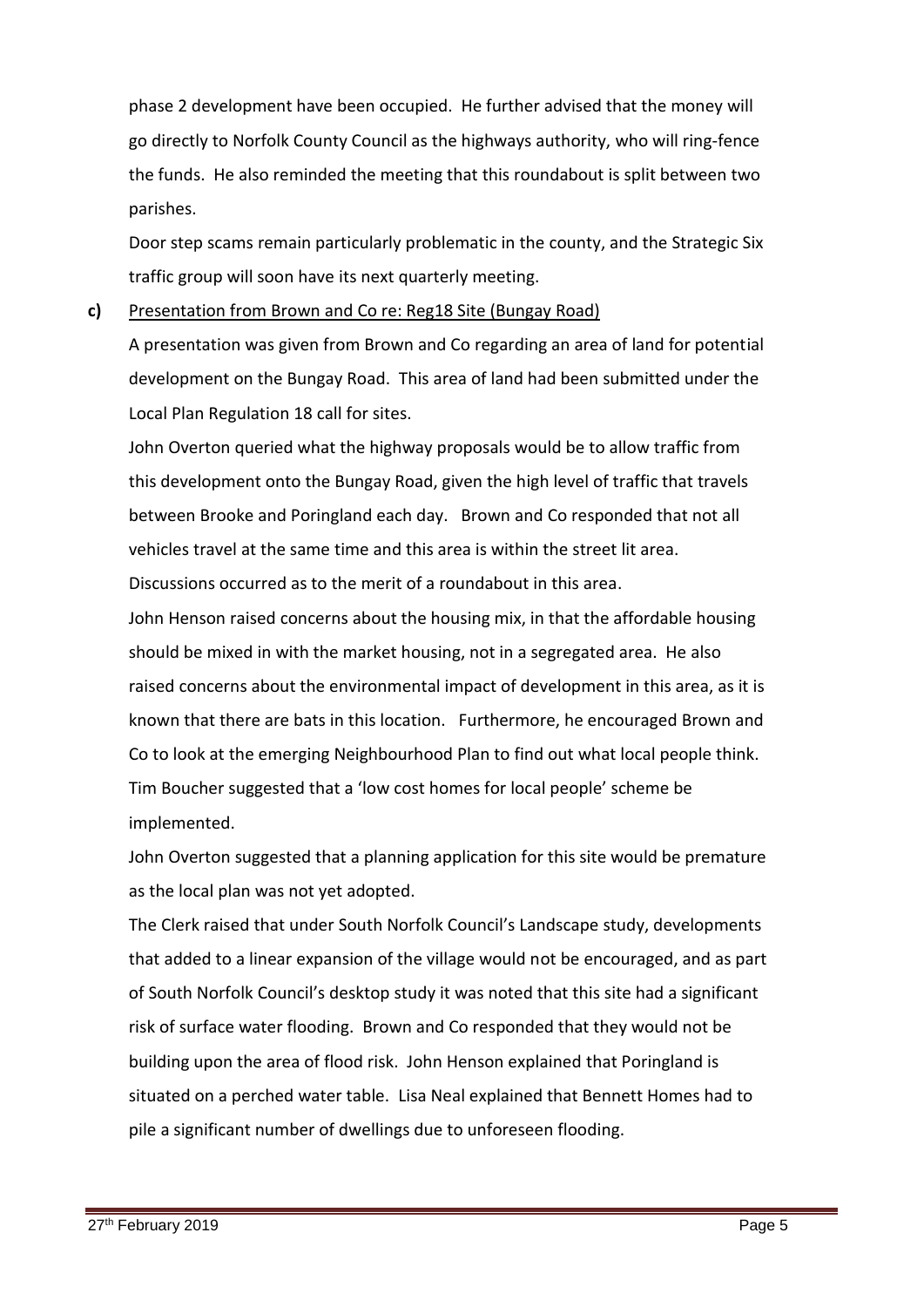### **d)** Public Participation

A member of the public raised concerns that the proposed Bungay Road development site had only one point of access, leaving the site vulnerable for emergency services to access should there be an incident. He also stressed it was imperative that developers refer to the emerging Neighbourhood Plan. A member of the public enquired as to why the link road through the new developments had not been opened up. Tim Boucher suggested that it is still being used for site access, but the Clerk is to follow up.

Trevor Spruce raised concerns about the rat running through Long Lane as this becomes problematic when this traffic joins Norwich Road, having right of way at the roundabout.

A member of the public raised concerns about the proposed Bungay Road development and its impact on the source of the River Chet. He also expressed disagreement over the Parish Council's decision to reduce the height of the hedge along Devlin Drive. He also wished for further work to the design of the Men's Shed building on the community land project.

A member of the public raised concerns about pollution around the school resulting from the increased levels of traffic.

### *Standing orders were reinstated.*

*Lisa Neal left the meeting and observed from the public area.*

#### **7. Planning**

- **a)** Applications Received
- **i)** 2019/0171 – 41 Howe Lane – Erection of Side Extension

Trevor Spruce presented the plans to the council, on behalf of Steve Aspin. Comments were passed about this being an extension of an already extended building and the proximity of the extension to the boundary. However, it was **agreed** that no comment should be made on this application. **Clerk**

**ii)** 2019/0410 - 2 Elizabeth Road - Removal of front dormer and replace with new pitch roof over proposed front porch extension, including interior alterations. Erection of carport canopy and associated driveway works.

**Clerk**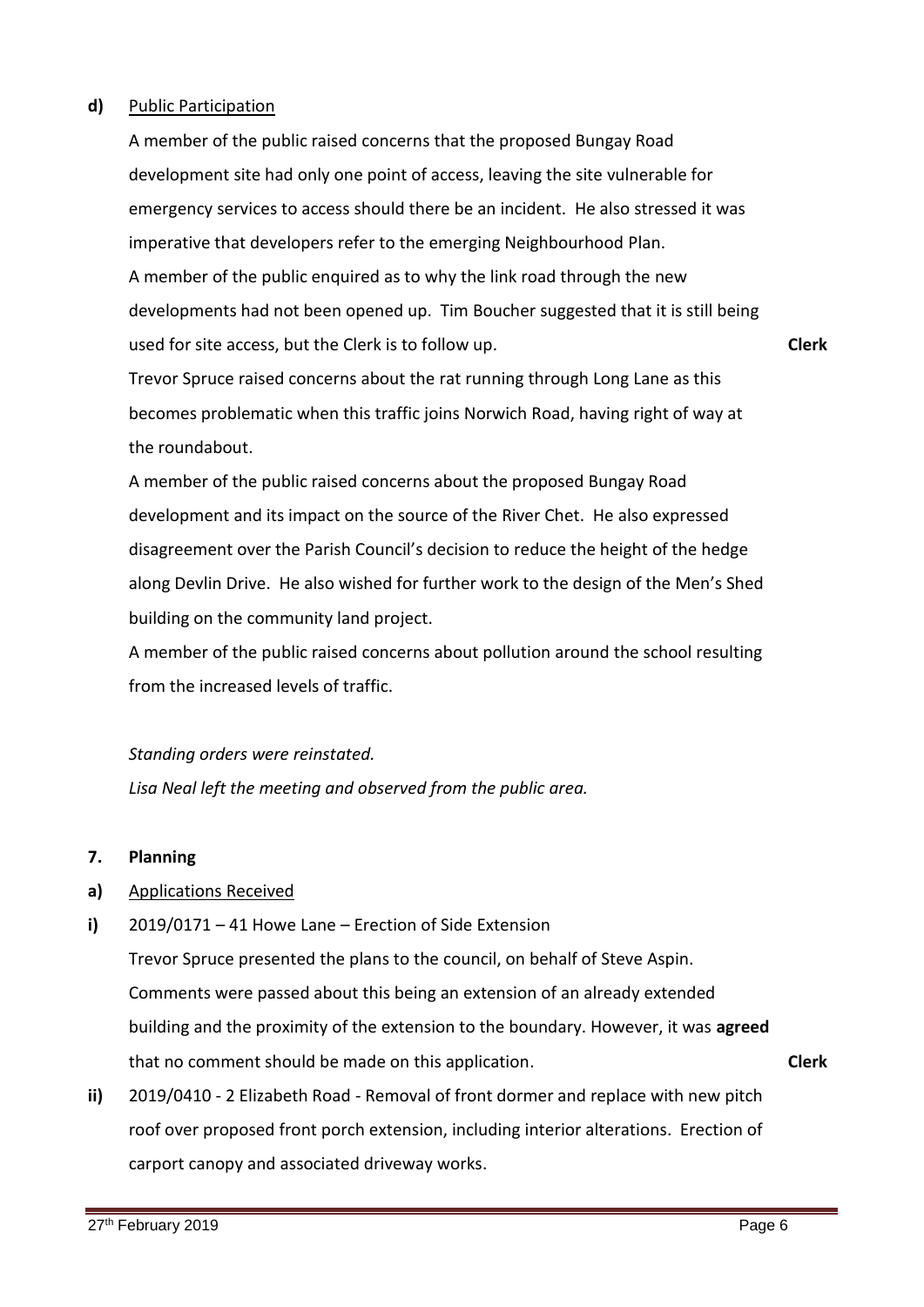John Overton presented this application to council, and reported that these works were proposed to make to property more accessible for a person with disabilities. He proposed that the application be **supported**, seconded by Chris Walker and carried.

**iii)** 2019/0350 – 9 Green Fall – Erection of Summerhouse Tim Boucher presented this application to council. Consideration was given to the roof height and style. It as **agreed** that no comment should be made on this application.

**Clerk**

**Clerk**

- **b)** To Consider Planning Appeals Received
- **i)** 2016/1627 – Land to the North of Heath Loke – Erection of 19 Dwellings It was **agreed** to continue to object to this application. In addition to the previous comments made by the council in objection to this application which will be taken into consideration by the Inspector, the application is not in conformity with the emerging Neighbourhood Plan and pushes the development boundary ever closer to the parish boundary.
- **ii)**  2018/0048 – Land to the East of Overtons Way – Construction of 8no. 3 Storey Town Houses.

It was **agreed** to continue to object to this application. In addition to the previous comments made by the council in objection to this application which will be taken into consideration by the Inspector, the application is not in conformity with the emerging Neighbourhood Plan. It takes away from the concept of the 'village centre' in this area and loss of commercial land reduces employment opportunities for local people.

### **c) Planning Decisions**

The following planning decisions were noted. 2018/2725 Land North of Stoke Road - 5 non-illuminated free-standing marketing signs **APPROVAL WITH CONDITIONS** 2018/1882 - 4 Green Fall - Retention of access gates at front of property. **WITHDRAWN**

2018/2649 – 121 The Street - Proposed new dwelling to side of existing semidetached dwelling **APPROVAL WITH CONDITIONS**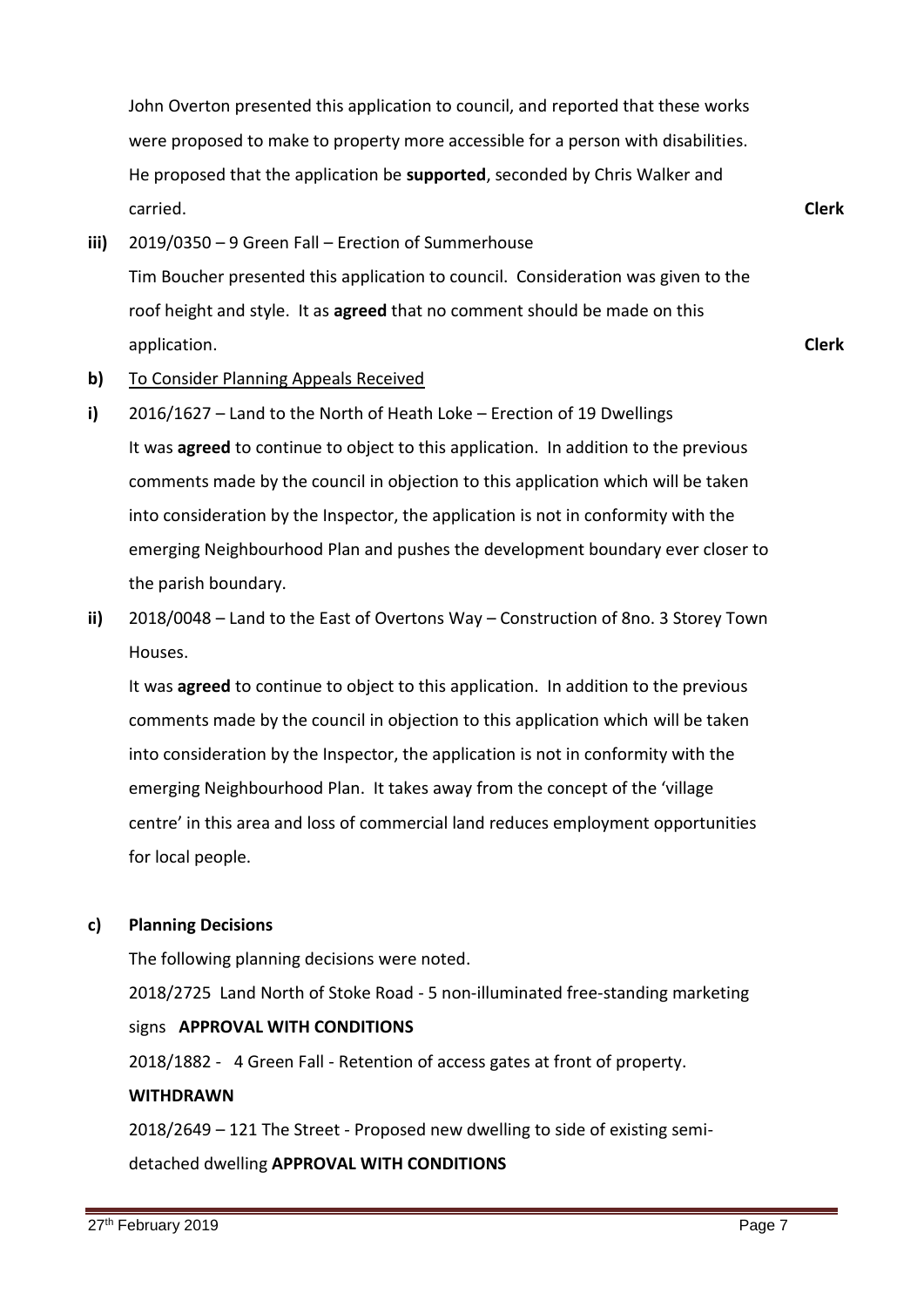*Lisa Neal returned to the meeting*

#### **8. Correspondence and Consultations**

- **a)** To Receive Update on Fiveways Roundabout and Agree any Subsequent Actions An update was provided under the county councillor's report. The Parish Council was encouraged to start looking at possible solutions prior to the money being transferred from the developer to Norfolk County Council.
- **b)**  To Consider Request for the Improved Maintenance of the Village Pond – to Include Digging Out.

It was noted that regular maintenance work is being done on the pond as part of the grounds maintenance contract. Concerns were raised about the amount of silt running off the road and into the pond. The Clerk is to arrange quotes for this work, seeking advice from Alpington Parish Council which has recently completed a similar project. **Clerk**

**9. Finance**

#### **a)** Receipts, Payments, and Bank Reconciliation

The receipts, payments and bank reconciliation for January 2019 were presented and **noted**.

### **b)** Accounts for Payment

It was **agreed** to pay the following accounts, following a proposal from Trevor Spruce and a second from David Hewer.

| Payee                     | <b>Description</b>           | Amount    |
|---------------------------|------------------------------|-----------|
|                           | <b>Staff Salaries</b>        | £6,613.73 |
| <b>HMRC</b>               | <b>PAYE &amp; NIC</b>        | £2,177.49 |
| Norfolk Pension Fund      | <b>Pension Contributions</b> | £2,232.44 |
| BТ                        | Telephone & Broadband        | £47.12    |
| Microshade                | Hosted IT                    | £225.42   |
| <b>Norfolk Copiers</b>    | <b>Monthly Printing Fee</b>  | £32.47    |
| <b>Hollinger Print</b>    | Newsletters for 5+           | £145.00   |
| <b>Community Action</b>   | Annual Membership            | £20.00    |
| <b>Auditing Solutions</b> | <b>Internal Audit Visit</b>  | £516.00   |
| <b>ESPO</b>               | Gas                          | £264.48   |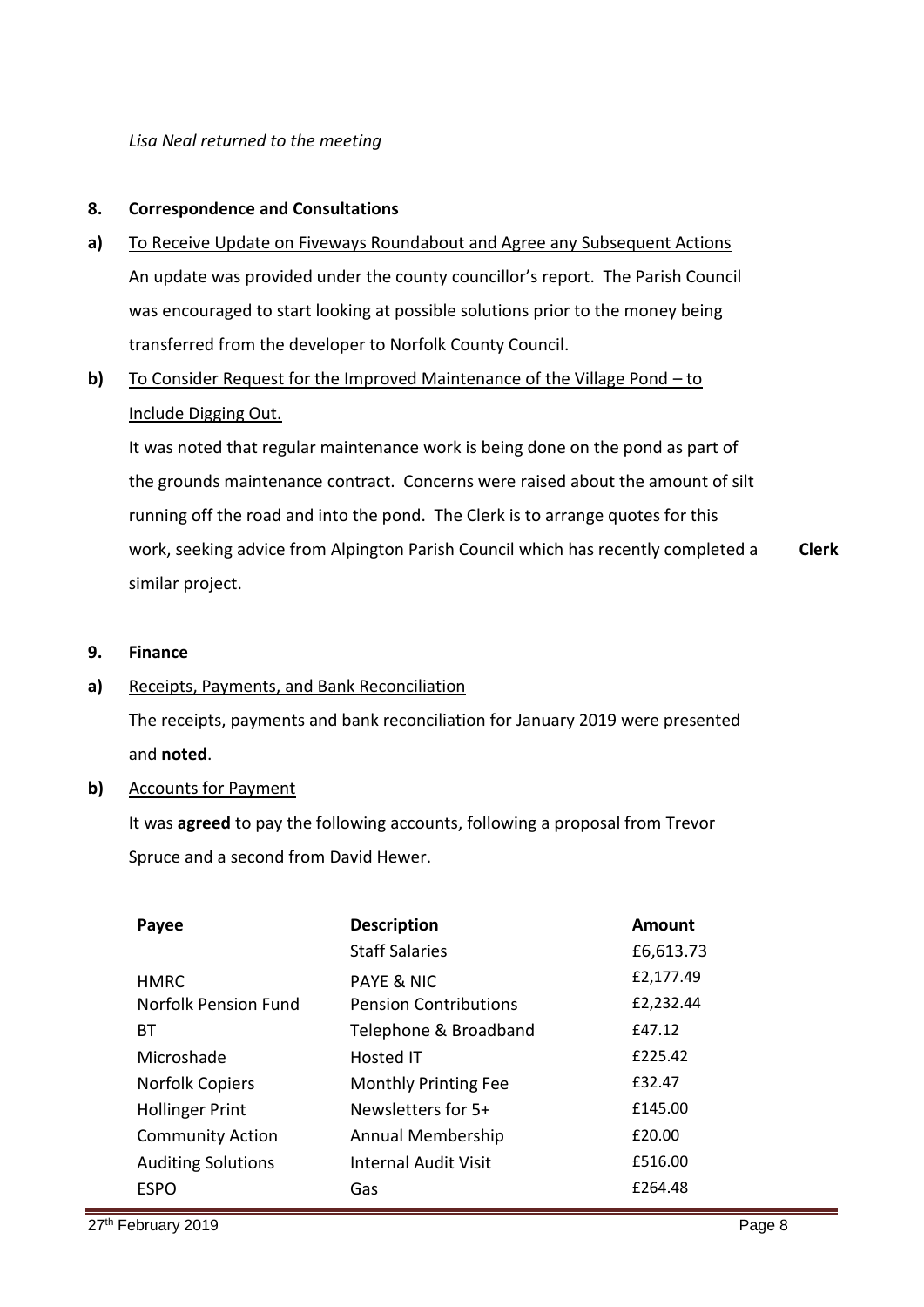| <b>Total Gas and Power</b> | Electricity (December and Jan)        | £1,657.29  |
|----------------------------|---------------------------------------|------------|
| South Norfolk Council      | Annual Premises License Fee           | £180.00    |
| World Pay                  | Card Charges                          | £5.48      |
| <b>MCL Mechanical</b>      | <b>Repair of Urinal</b>               | £100.80    |
| South Norfolk Council      | Disapplication of DPS                 | £23.00     |
| <b>Spruce Landscapes</b>   | <b>Grounds Maintenance</b>            | £945.00    |
| Garden Guardian            | <b>Grounds Maintenance</b>            | £637.57    |
| Vortex                     | <b>Grounds Maintenance</b>            | £191.66    |
| <b>API Cleaning</b>        | <b>Relief Caretaking</b>              | £851.88    |
| Barclaycard                | Bar / Event / Statt                   | £551.41    |
| Norwich Electrical         | <b>Electrical Repairs to Pavilion</b> | £325.44    |
| <b>DLM</b>                 | <b>Flyers and Distribution</b>        | £529.00    |
| WDR & RT Taggart           | <b>Architects Fee</b>                 | £4,710.00  |
| <b>Norwich Electrical</b>  | Spur for New Door                     | £65.10     |
| Earth Anchors              | Replacement Dog Bin Lid               | £69.54     |
| R. McCarthy                | Petty Cash Top Up                     | £93.15     |
| <b>Hugh Crane</b>          | <b>Cleaning Consumables</b>           | £284.79    |
| <b>MD Roberts</b>          | Deposit DJ (Bee Gees Tribute)         | £100.00    |
|                            | <b>TOTAL:</b>                         | £23,595.26 |

To Consider Quotations for Insurance Policy

**c)**  Options for insurance were presented by the Clerk. It was **agreed** to renew the insurance policy with Zurich on a three year long term agreement at a cost of £3,480.82 for the first year. This was proposed by Chris Walker and seconded by John Henson.

### To Receive Internal Audit Report and Agree Recommended Action Plan

**d)** The internal audit report was presented to council, along with the following recommendations:

*R1: As previously recommended, and in accordance with the Council's Financial Regulations, the bank reconciliations should be reviewed by a Council Member on at least a quarterly basis and at the financial year-end. This should involve checking the details on the overall reconciliation to the original bank statements and confirming the lists of any unpresented cheques or unbanked receipts. The review should be evidenced by signing the bank reconciliation produced from Omega and by initialling the various bank statements.*

Whilst it was noted that the bank reconciliations are presented to council every month, this was **agreed**, with Chris Walker to do the first review at year end.

**C.W.**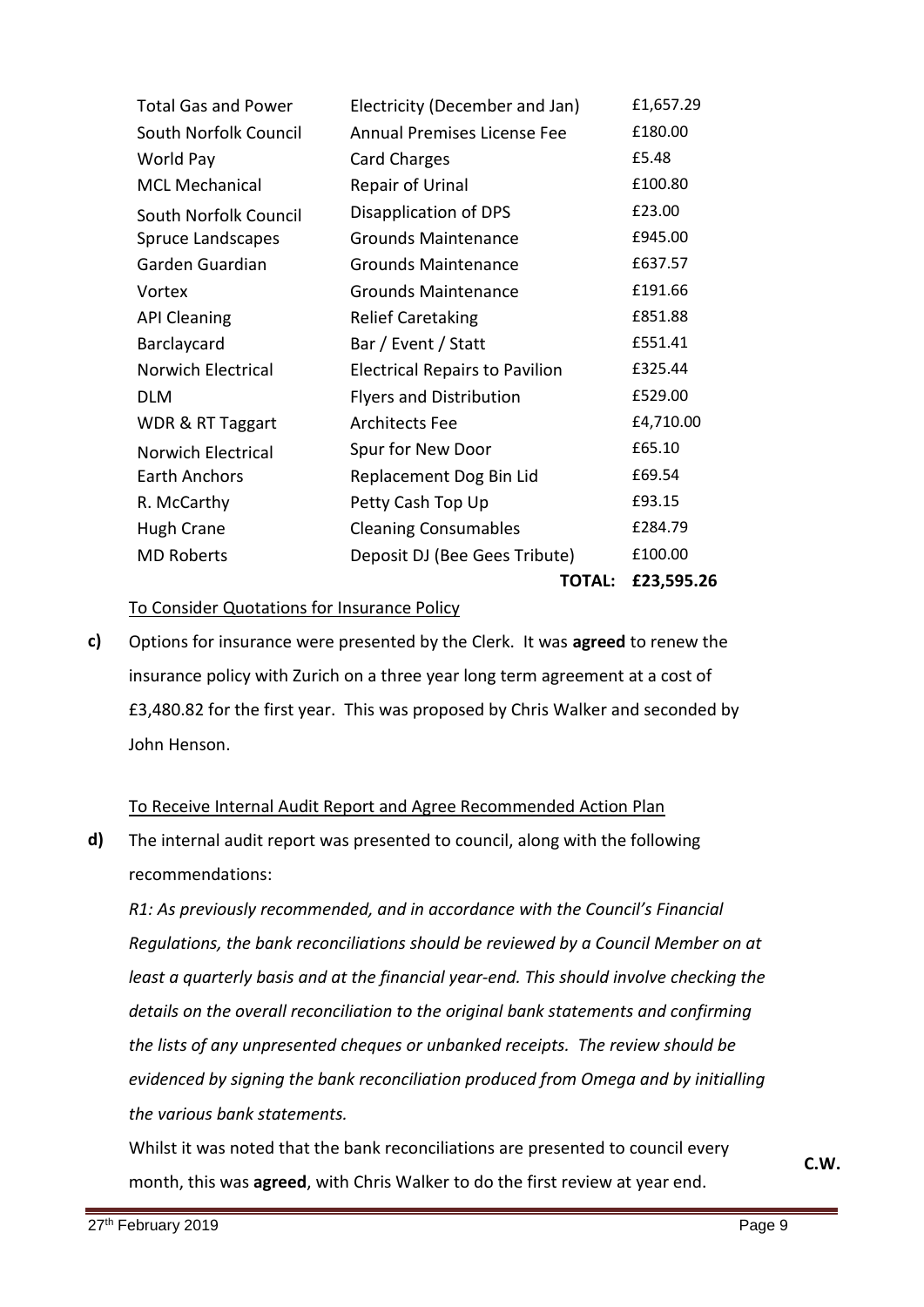*R2: In order to account correctly for the transfer of the balance of the 2-year fixed rate bond with Hodge Bank to a 7-day notice account on its maturity and the subsequent reinvestment of the balance in a one-year bond, the sum involved should be accounted for as income in the 2018-19 accounts and reported within the bank and cash balances (Omega Cash Book 2).* 

The Clerk reported that this had been completed.

*R3: Where the need for any amendments to the minutes of a meeting is identified at the time of their approval, any corrections made should be initialled by the Chair of that meeting.*

The Clerk advised this was now procedure.

*R4: Following the recent appointment of the new Clerk to the Council, it is an ideal time to review and formally document all of the key financial procedures and the roles and responsibilities of staff in relation to them. These procedures should also document the steps to be followed by Members in relation to financial matters, in particular the approval of expenditure items (including payroll).*

The Clerk advised that this would be put in place.

*R5: The review of invoices or other supporting documentation by the Members responsible for authorising payments, is a key element of the control over the payment process, whether the payments are by BACS, standing order or direct debit. Ideally, this review should be evidenced by initialling the original invoice or other supporting documentation.* The Clerk advised that this is now in place.

*R5: To comply with regulatory requirements, the Council must ensure that it formally reviews its risk management arrangements prior to the end of the 2018-19 financial year. The results of the review, including any agreed actions, must be formally minuted.*  The Clerk will arrange for this to be put before council. *R7: Council must adopt a formal investment strategy, in line with the 'statutory guidance on local government investments' produced by the Department for Communities and Local*  **Clerk**

*Government (DCLG).*

The Clerk will arrange for this to be put before council.

#### **e)**  To Consider Requests for Donations

All requests received were considered and the following **agreed** after a proposal from John Henson and second from Chris Walker:

Norfolk Age UK £75 (Section 137 of the Local Government Act 1972)

Poringland First Responders £75 (Section 137 of the Local Government Act 1972)

**Clerk**

**Clerk**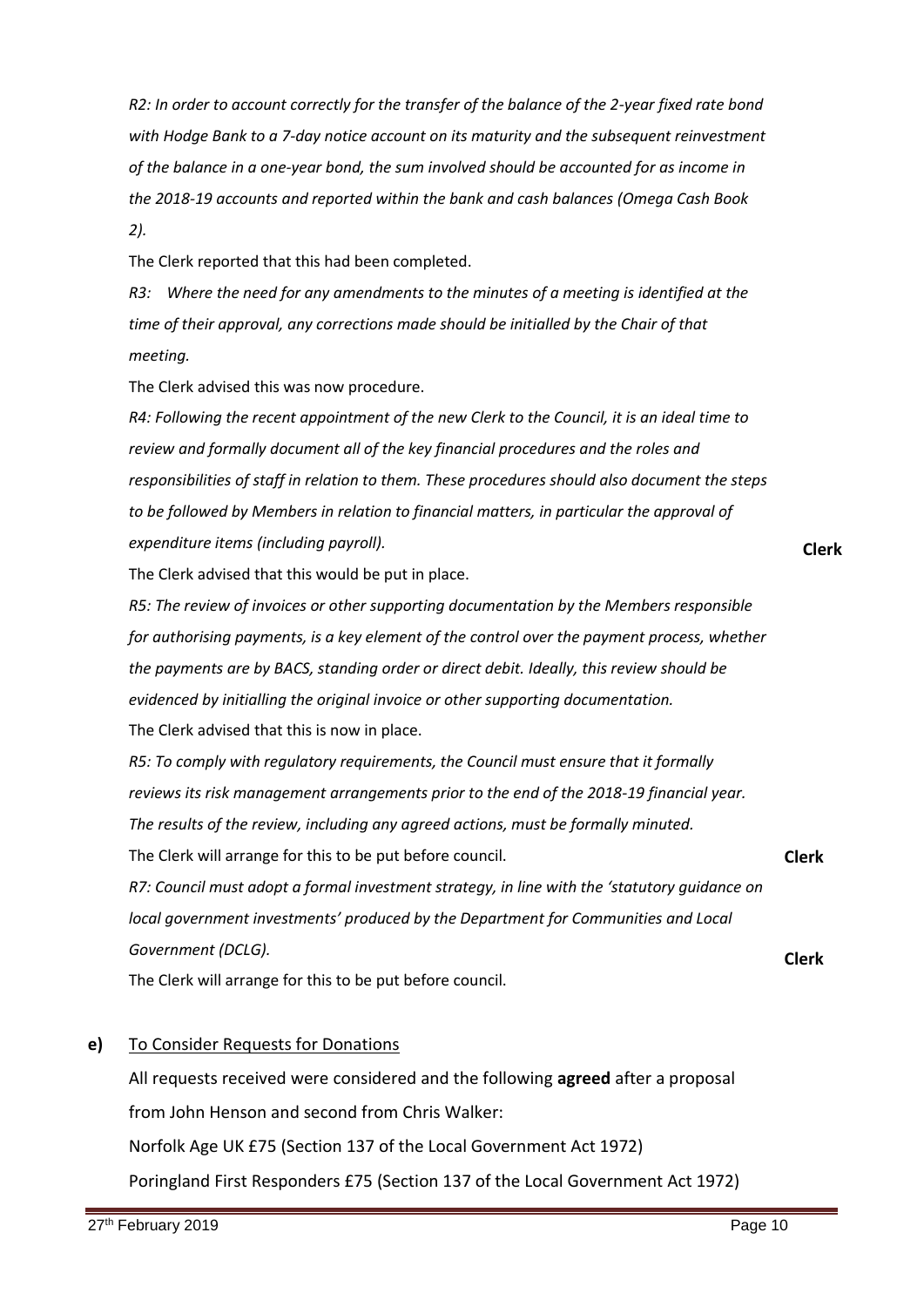St Martins Housing Trust £75 (Section 137 of the Local Government Act 1972) Norfolk CAB £75 (Section 142 of the Local Government Act 1972)

### **10. Committees and Advisory Groups**

#### **a)** Neighbourhood Plan Update

John Henson reported that the Neighbourhood Plan has gone out for the Regulation 14 consultation. Postcards have been delivered to each household to make parishioners aware. Initial comments have been received from South Norfolk Council and these will be reviewed when the consultation closes.

#### **b)**  Facilities Strategic Advisory Group

A positive meeting was held on  $6<sup>th</sup>$  February, with it being reported that the community centre is very nearly paying for itself. The bar prices were reviewed and changes implemented with immediate effect.

The replacement flooring in the gentlemen's toilet and the replacement back door are all booked in.

The group has agreed to meet more frequently.

#### **c)**  Open Spaces and Recreational Advisory Group

David Hewer reported that the group had met on 13<sup>th</sup> February. The groundsman project is to be reviewed so as to ensure that the Parish Council is obtaining best value for its grounds maintenance. The Clerk is to arrange for a replacement lid for the dog bin on the junction of Howe Lane and Shotesham Road. The Clerk is also to follow up with David Wilson Homes for the compensation for removing a mature oak tree. **Clerk Clerk**

The opinion of parishioners is to be sought about the sourcing of a new burial ground as part of the village survey to be arranged after the May elections.

The Clerk is to follow up on the adoption status of the phone box.

The entrance to the playing field play ground is to be investigated into why it is flooding, the group will review all the play areas when there is more light available in the evening.

South Norfolk Council is seeking legal advice over the status of the s106 agreement for the Milestones development in relation to the proposed boundary transfer from Bixley to Poringland.

**Clerk**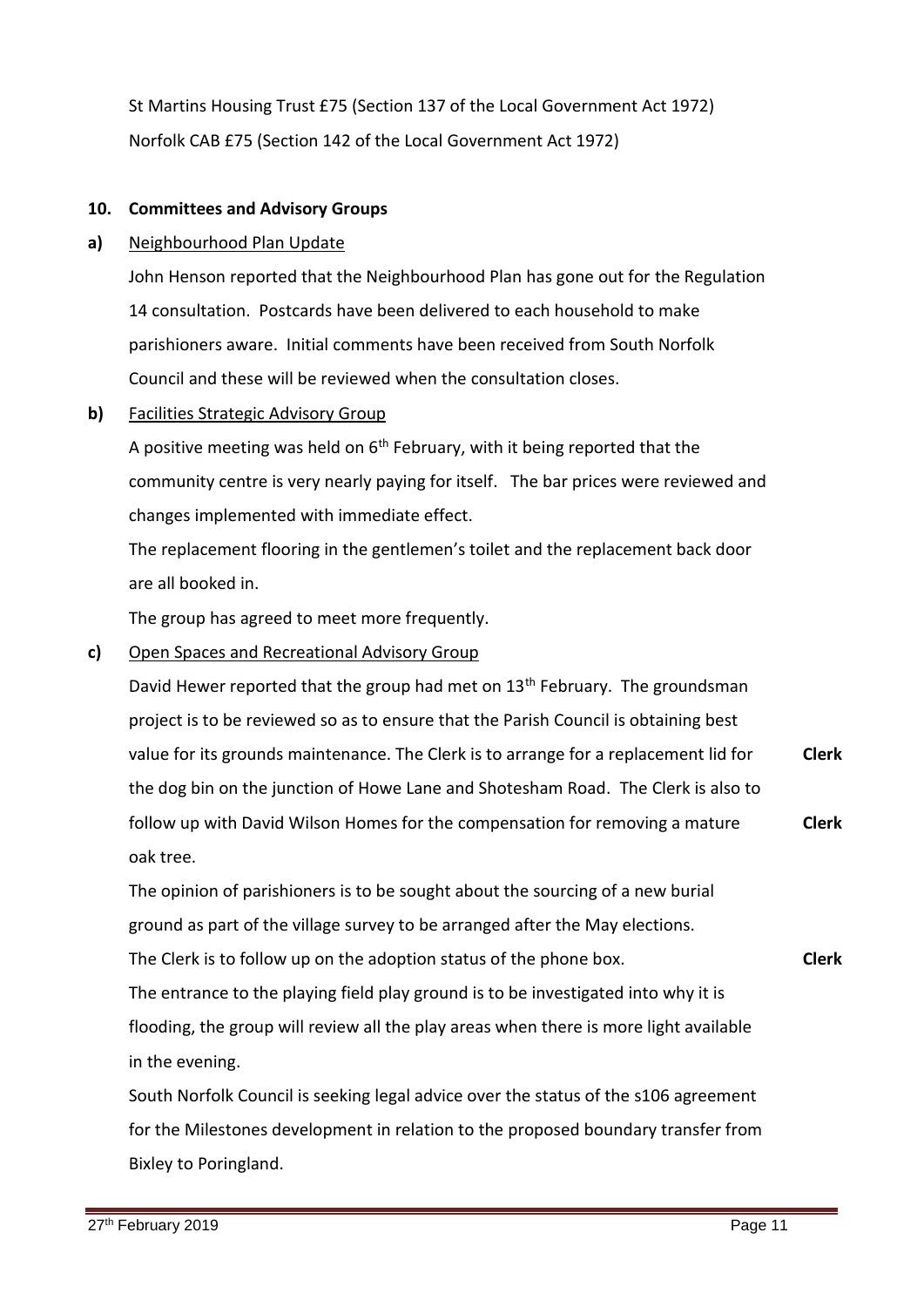The Community Land Project was discussed by the group.

**d)**  To Agree Heads of Terms for Men's Shed Lease for the Community Land Project It was confirmed that the Peppercorn rent for the Men's Shed would be £1. It was also noted that all architectural enquires by the Men's Shed should go through the Parish Council.

Chris Walker proposed that the Heads of Terms for the Men's Shed for the Community Land Project should be **agreed**, seconded by David Hewer and carried.

**e)**  To Review Responsibility for Playing Field Management

Discussions occurred as to the usage and maintenance of the playing field and recent problems that have arisen. John Overton is to liaise with the Clerk to re-start the Trust meetings.

**J.O./Clerk**

### To Consider Re-Naming of Advisory Groups

**f)**  It was felt that some of the names of the advisory groups were unclear to members of the public as to what they are responsible for. The following name changes were **agreed**:

The Facilities Strategic Advisory Group will become the Community Centre Advisory Group.

The Open Spaces, Recreational and Environmental Advisory Group will become the Amenities Advisory Group.

### **Policy Review**

### **11.** To Review CCTV Policy

- **a)** The Clerk presented the reviewed policy, updated to reflect current practices, noting that the current CCTV signage would need to be updated. John Henson proposed that this be **adopted**, seconded by Chris Walker and carried.
- **b)**  To Review Statement of Training Intent

The Clerk presented the reviewed statement, updated to reflect current needs of the council. It was **agreed** to not restrict the council to any particular training provider, and book training to reflect the needs to the council. David Hewer proposed that this be **adopted**, seconded by Trevor Spruce and carried.

**c)**  To Review File Retention Policy

The Clerk presented the reviewed policy, updated to reflect current practices. Chris